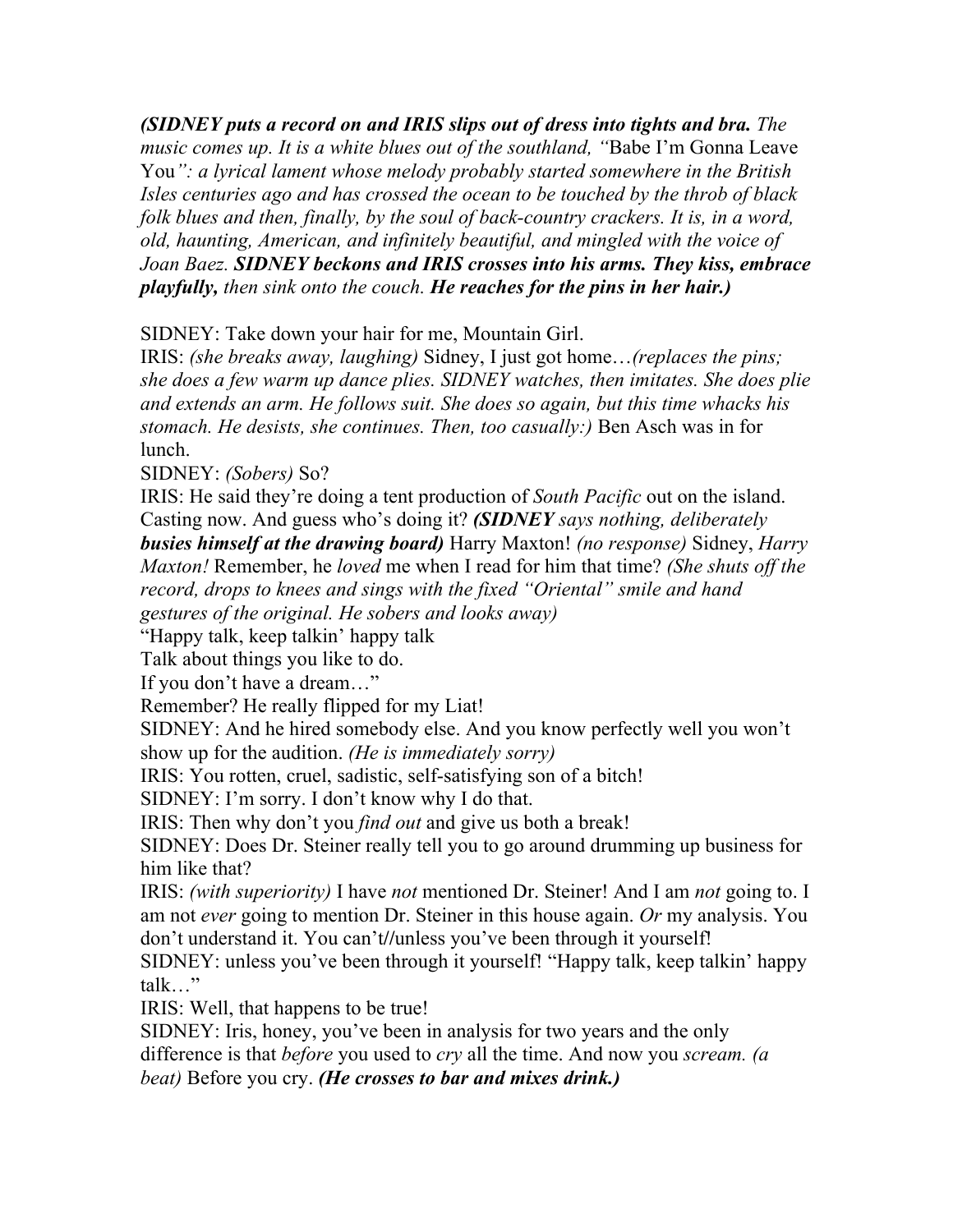IRIS: YOU DON'T GET BETTER OVERNIGHT, SIDNEY, BUT IT IS

HELPING ME! Do you think I would have been able to say the things I just said if I wasn't going through a TREMENDOUS change?

SIDNEY: *(genuinely curious)* What things?

IRIS: I just called you a sadistic, self-satisfying son of a bitch to your face--instead of just *thinking* it. *(He looks at her blankly)* Well, don't you remember when I couldn't say things like that? Just *feel* them -- but not *say* them?

SIDNEY: Which amounts to you paying that quack half your paycheck to teach you how to swear. Lots of luck!

IRIS: It's *my* paycheck. And that's not the point!

SIDNEY: I'm sorry. Swear *out loud.*

IRIS: *(through her teeth)* For someone who thinks that they are the great intellect of all times, the top-heaviest son of a bitch that ever lived--

SIDNEY: *(cupping his hands like a megaphone)* Another step toward mental health!

IRIS: For someone who thinks they've got the most *open* mind that was ever opened, *you* are the most narrow-minded, provincial**//**insular and parochial bastard alive!

SIDNEY: "insular and parochial"

IRIS: *(coyly)* And I'll tell you this: I may be whacked up, sweetie, but I really would hate to see the inside of your stomach. Oh-ho I really would! St. John of the Twelve Agonies,I'll tell you.

SIDNEY: *(quietly amused)* I am *not* agonized.

IRIS: *Everyone* is agonized!

SIDNEY: Look, Iris, three years ago you practically tore up our marriage looking for a sex problem, because one fine day you decided we *had* to have one – because "*everybody* has one." We even *invented* one for six months to keep Steiner happy.

IRIS: *(darkly teasing)* I happen to know some things about you *in bed* that you don't know.

SIDNEY: Then tell me about them so we can discuss them.

IRIS: *Oh no!* No sirree. Get thyself to a professional. You're not going to catch *me*  engaging in parlor analysis!

SIDNEY: There was nothing to analyze. It was merely a little matter of technique. *(huskily sexy)* There are just some things in bed I like -- *(embracing her)* -- and some I like MORE!

IRIS: *(playfully)* That just shows you: nothing about *sex* is *just* technical. And I must say for a contented man, who just *happens* to have an ulcer, you drink one hell of a lot.

SIDNEY *(sore spot)* It's *my* ulcer!

IRIS: Basically, Sidney, you are an ambivalent personality. You can't admit to disorder of any sort because that symbolizes weakness to you, and you can't admit to health either or because you associate that with superficiality/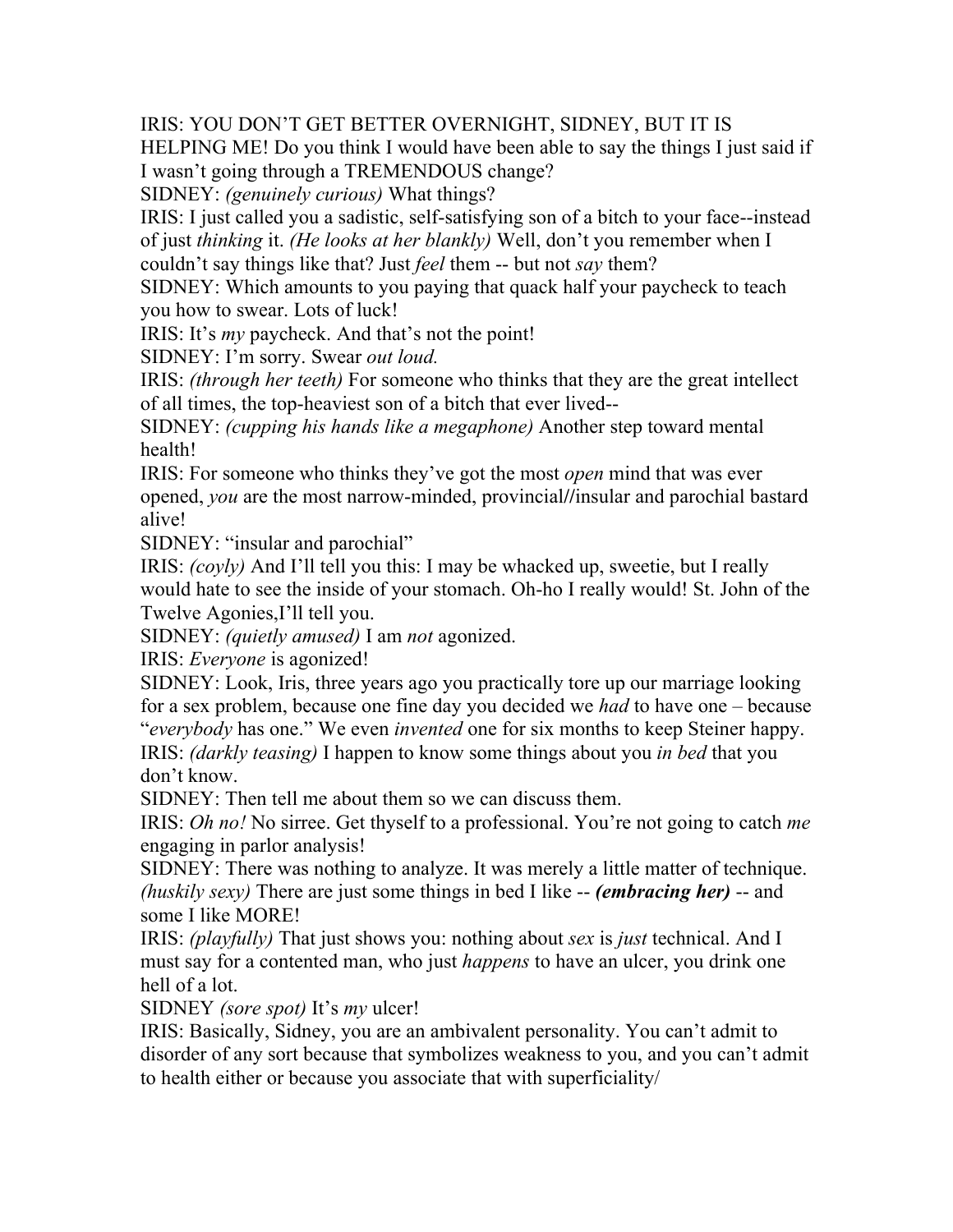SIDNEY: Iris, please, shut the hell up, I can't stand it when you're on this jag! *(He reaches for her again: this precious foolishness is all a game he loves)*

IRIS: Then why didn't you marry somebody you could talk to then! *(It hangs for a second, absorbed with minor melancholy by SIDNEY who tries to rise above it…)*

SIDNEY: Because -- *(lifting his drink like Cyrano)* "what did please the morning's academic ear did seem indeed-- *(bringing the hand down defeatedly)* to repel the evening's sensuous touch.

*(IRIS looks at him blankly)*

SIDNEY: What you were supposed to say was: "In such regard and diluted esteem doth my master hold his own sweet Iris--"

IRIS: I don't know the piece. What is it?

SIDNEY: *(dully)* Nothing.

IRIS: What?

SIDNEY: Plutarch or some damn body!

IRIS: Well, whatever it's from, it said you really do think I'm stupid!

SIDNEY: It said: I love you. It said, girl, that I love my wife. Curious thing. *(he stops her lips with a kiss)*

IRIS: Meaning frivolous mind and all.

SIDNEY: You make a silly fishwife. Stop it.

IRIS: Can't I say *anything?*

SIDNEY: Not in this mood, it's driving me crazy!

IRIS: *(resolute anger)* And one thing is clear: You prefer picking at me to talking to me.

## *(She crosses into the bathroom to brush her teeth with door open)*

SIDNEY: I do not! And tell that Dr. Steiner to take his love-hate obsession and -- *(restraining himself)* Look, let's talk about how we are going to get you to that audition.

IRIS: Sidney, why can't you understand about the blocks that people have? SIDNEY: I do understand about them and I know that if they are nurtured enough they get bigger and bigger and --

IRIS: All right, Sidney. All right. *(She finishes in the bathroom and marches out)*  So I haven't worked out my life so good. Have you? Or are those glasses I see before me a MIRAGE!

SIDNEY: No, Iris, they are not a mirage. Look, nobody's perfect. I may have made a few slight miscalculations, but...Aw, what do you know about it? IRIS: *(undulating with triumph)* I know there is no great wisdom in opening a folksong nightclub where there are something like twenty such in a radius four blocks square. I know that, darling-pie!

SIDNEY: *(painfully: old refrain)* It wasn't *supposed* to be a nightclub-- IRIS: Don't remind me. *(she crosses into bedroom and returns with a sweater and tight high-water pants which she pulls on)* And what are you going to do with all those glasses?